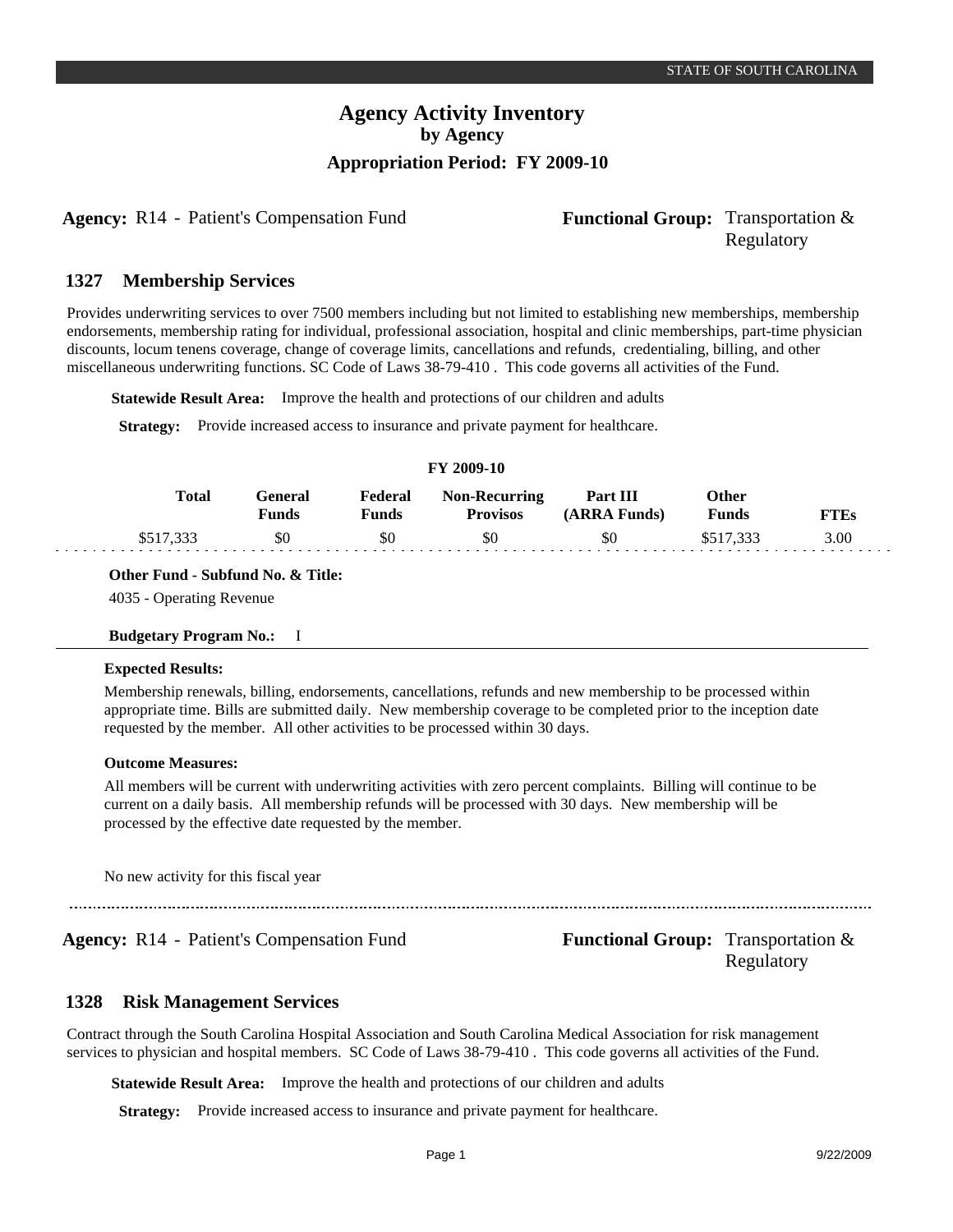# **Agency Activity Inventory by Agency**

## **Appropriation Period: FY 2009-10**

|                                                                                         |                                |                         | FY 2009-10                              |                                                                                                |                              |             |
|-----------------------------------------------------------------------------------------|--------------------------------|-------------------------|-----------------------------------------|------------------------------------------------------------------------------------------------|------------------------------|-------------|
| <b>Total</b>                                                                            | <b>General</b><br><b>Funds</b> | Federal<br><b>Funds</b> | <b>Non-Recurring</b><br><b>Provisos</b> | Part III<br>(ARRA Funds)                                                                       | <b>Other</b><br><b>Funds</b> | <b>FTEs</b> |
| \$60,863                                                                                | \$0                            | \$0                     | \$0                                     | \$0                                                                                            | \$60,863                     | $0.00\,$    |
| Other Fund - Subfund No. & Title:<br>4035 - Operating Revenue                           |                                |                         |                                         |                                                                                                |                              |             |
| <b>Budgetary Program No.:</b>                                                           | $\mathbf{I}$                   |                         |                                         |                                                                                                |                              |             |
| <b>Expected Results:</b>                                                                |                                |                         |                                         |                                                                                                |                              |             |
|                                                                                         |                                |                         |                                         | Provide risk management to all physician and hospital members including risk assessments, etc. |                              |             |
| <b>Outcome Measures:</b>                                                                |                                |                         |                                         |                                                                                                |                              |             |
| Quarterly and annual reports to reflect all hospital member risk assessments completed. |                                |                         |                                         |                                                                                                |                              |             |
| No new activity for this fiscal year                                                    |                                |                         |                                         |                                                                                                |                              |             |
| <b>Agency:</b> R14 - Patient's Compensation Fund                                        |                                |                         |                                         | <b>Functional Group:</b> Transportation &                                                      | Regulatory                   |             |

#### **Claims Service 1329**

Provides claim service including initial setup of new claims reported by the member's primary carrier, establish adequate initial reserves, monitor primary carriers' investigation, review requests for authority, report claims to the PCF board for authorization of fund to contribute toward settlement of claims, monitor cash flow management of the Fund, pay claim settlements, attend mediations at the request of the primary carrier. SC Code of Laws 38-79-410 . This code governs all activities of the Fund.

**Statewide Result Area:** Improve the health and protections of our children and adults

**Strategy:** Provide increased access to insurance and private payment for healthcare.

| <b>FY 2009-10</b> |              |                  |                  |                                         |                          |                       |             |
|-------------------|--------------|------------------|------------------|-----------------------------------------|--------------------------|-----------------------|-------------|
|                   | <b>Total</b> | General<br>Funds | Federal<br>Funds | <b>Non-Recurring</b><br><b>Provisos</b> | Part III<br>(ARRA Funds) | Other<br><b>Funds</b> | <b>FTEs</b> |
|                   | \$91.294     | \$0              | \$0              | \$0                                     | \$0                      | \$91.294              | 1.00        |

**Other Fund - Subfund No. & Title:**

4035 - Operating Revenue

#### **Budgetary Program No.:** I

## **Expected Results:**

Complete new file setups, ongoing discussions with claim handlers of the primary carrier, claim payments submitted timely to the Comptroller General, ongoing communication with PCF Board members for settlement authority, monthly office visits to primary carrier to discuss claims issues, file correspondence in claim files and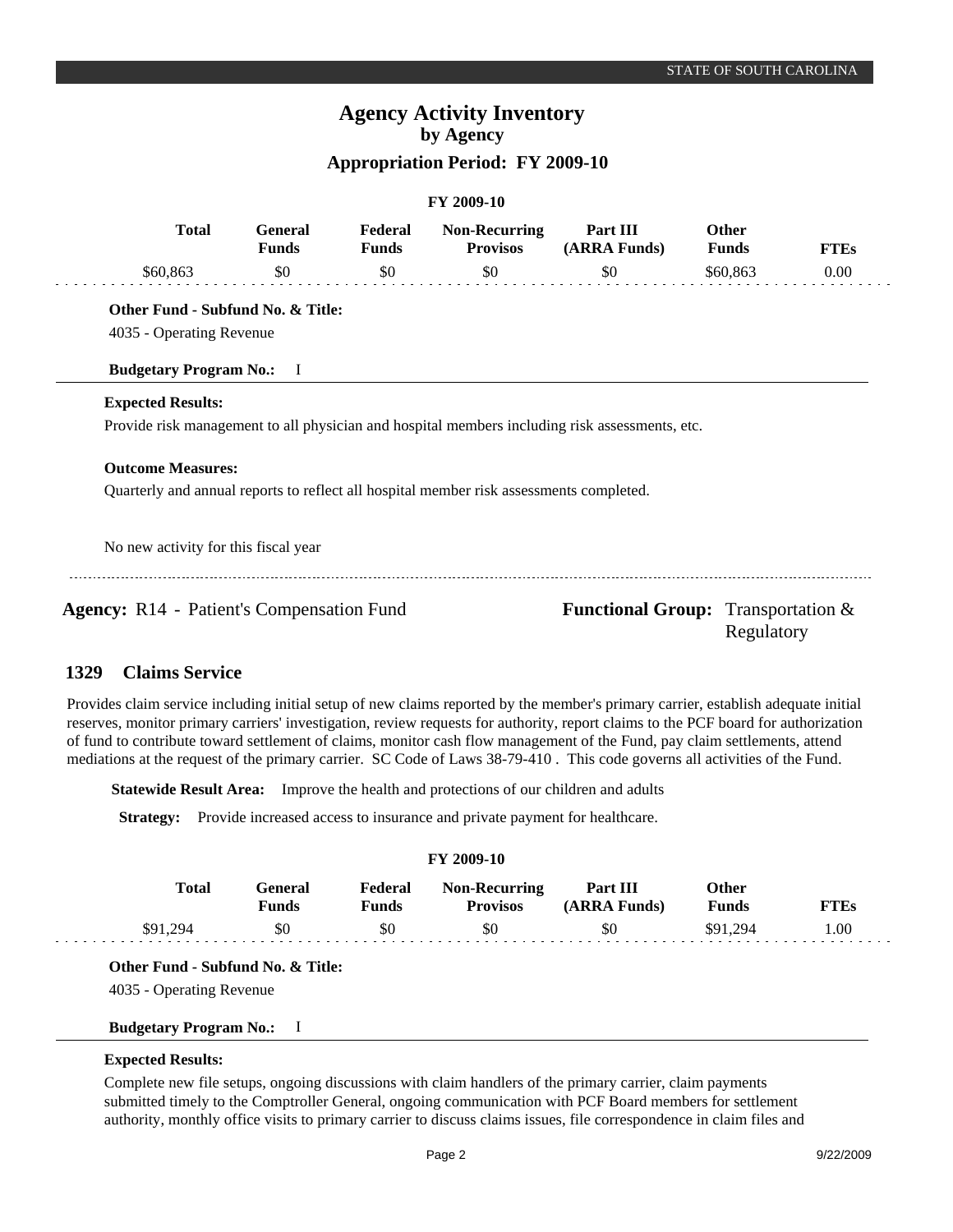# **Agency Activity Inventory by Agency Appropriation Period: FY 2009-10**

schedule mediations where appropriate.

#### **Outcome Measures:**

All claim payments submitted timely, appropriate aut5hority extended to the primary carrier in a timely manner which includes communication with the PCF Board by monthly PCF Claim Committee meetings.

No new activity for this fiscal year

**Agency:** R14 - Patient's Compensation Fund **Functional Group:** Transportation & Regulatory

#### **Administration 1330**

Direct management of all administrative functions of the PCF. Direct supervision of all full time employees. Process all HR (employee benefits) change requests, monitor balance sheets, assist in developing yearly budget, payroll, accounts payable, accounts receivable, assist in establishing financial reports for the PCF Board, review all incoming state correspondence, assist in all state required projects

**Statewide Result Area:** Improve the health and protections of our children and adults

**Strategy:** Administration

| FY 2009-10 |           |                  |                         |                                         |                                 |                       |             |  |
|------------|-----------|------------------|-------------------------|-----------------------------------------|---------------------------------|-----------------------|-------------|--|
|            | Total     | General<br>Funds | Federal<br><b>Funds</b> | <b>Non-Recurring</b><br><b>Provisos</b> | <b>Part III</b><br>(ARRA Funds) | Other<br><b>Funds</b> | <b>FTEs</b> |  |
|            | \$152,156 | \$0              | \$0                     | \$0                                     | \$0                             | \$152.156             | 1.00        |  |

**Other Fund - Subfund No. & Title:**

4035 - Operating Revenue

## **Budgetary Program No.:** I

## **Expected Results:**

Submit vouchers weekly to the Comptroller General's office, payroll completed twice a month, reconcile PCF accounts, process changes in employee benefits as soon as they are requested, review weekly balance sheets, complete special projects by dates due, submit quarterly unemployment totals timely, submit quarterly sole source reports timely, complete budget timely along with Management Discussion Analysis, and timely complete and submit Accountability reporting. Complete all annual EPMS requirements.

## **Outcome Measures:**

100% compliance of all activities to be completed weekly or at specified due dates. Compliance with all SAP standards of accounting relating to the operating budget, human resources, payroll and other miscellaneous financial reporting.

No new activity for this fiscal year

---------------------------------